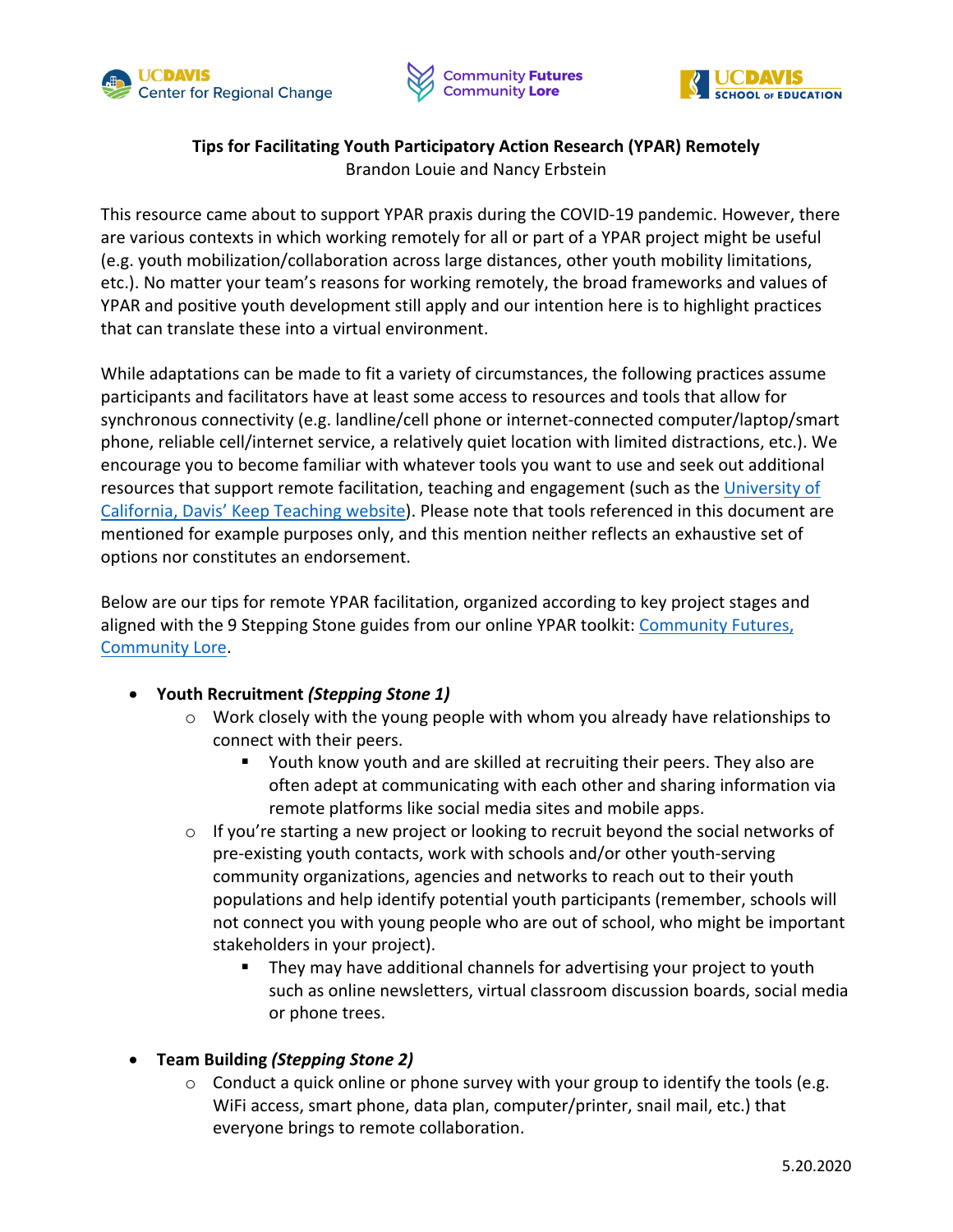





- $\circ$  To build relationships with and among your youth participants in a virtual environment and practice speaking up online, start small and work your way up a bit more gradually than you would in an in-person setting.
	- For example, if you're new to the young people and they're new to each other, consider beginning by conducting individual 1-1's with each youth participant. Then do small group meetings with a few youth. Facilitate steadily larger groups meetings until you work your way up to bringing the whole group together for the first time.
	- If you're new to the young people you're working with, consider whether it's appropriate to establish opportunities and communication channels for engaging with their parents/caregivers to ensure they are aware of and connected to the project taking place in their homes or places of residence. Note it's important to recognize that some young people might not be staying with caregivers and/or it might not be safe for them to share the specific project with them.
- $\circ$  Have participants share a photo and short biography to introduce themselves to their teammates, and get those to everyone.
- $\circ$  You may want to modify your traditional group agreements to collectively create a safe virtual environment. For example, new considerations for online video conferencing platforms may include the muting of microphones, use of video cameras, sharing screens, and recording of meetings. If data are going to be held online, be sure everyone understands the limits of confidentiality and anonymity in an online environment in order to make safe choices about sharing/storage of information.
	- Adult allies also need to be prepared to put themselves out there and be open and vulnerable online to model and support this behavior among their youth participants.
- o Check-ins, icebreakers and energizers are always important tools for building team dynamics and making gatherings fun! Search online for icebreakers designed specifically for virtual meetings and adapt in-person activities to fit a remote environment.
- $\circ$  Utilize breakout rooms as much as possible via online video conferencing platforms to facilitate pair/share activities and small group discussions. These breakout rooms allow large groups to break off into smaller, pre-determined online "rooms" and then reconvene.
- $\circ$  Conduct further asset mapping activities with the group to capture the skills and resources everyone brings to the collective effort.
- $\circ$  Encourage team members to use the communication tool of their choice to stay connected with each other outside of scheduled meetings. Also consider using free apps that can support project management and communication (e.g. Slack, the Google Suite, etc.…)
- **Collaborative Work for Identifying Issues, Developing Research Tools, Analyzing Data & Creating Final Products** *(Stepping Stones 3, 4, 5, 7 & 8)*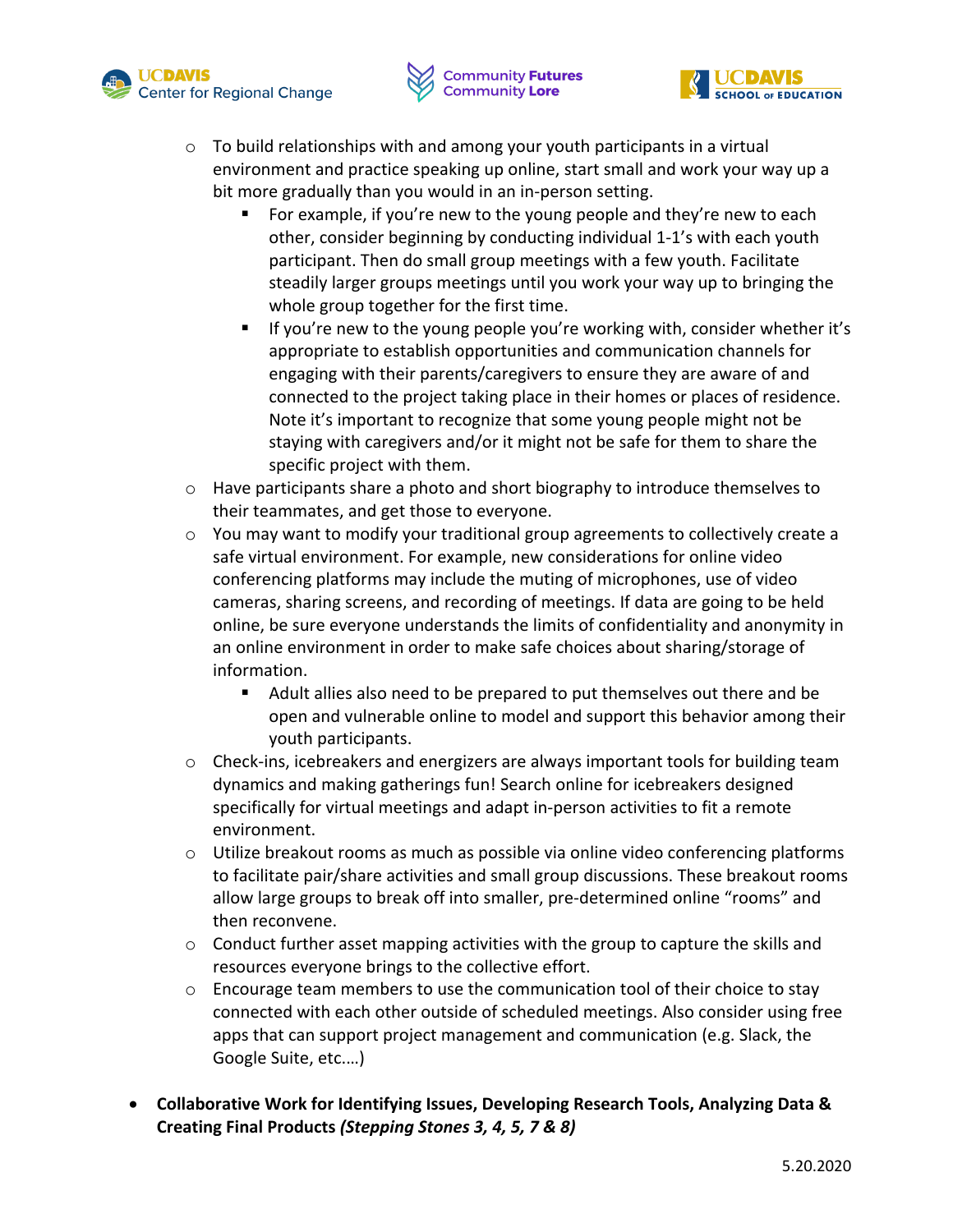





- $\circ$  To modify activities and discussions for remote facilitation, utilize creative online substitutes whenever possible for standard in-person techniques.
	- For think, pair, share activities and small group discussions, utilize breakout rooms via online video conferencing platforms.
	- To support team decision-making processes, check for agreement and/or assess interest, use polling tools embedded in online meeting systems or online polling sites/apps in addition to chat and verbal communication options.
	- § To capture notes and build out ideas as a team, use online whiteboards and annotation tools via online video conferencing platforms or cloud documents that can be viewed and edited by the whole team in real time.
		- Pens, pencils, markers and paper can still be used by each individual team member for activities. Participants can share what they work on via mail if necessary, their video feed or can scan or take pictures of their work and then upload files to a shared team cloud storage folder and/or a shared social media group.
- $\circ$  Use collaborative cloud storage tools to share and edit files together as a team (e.g. word processing documents, spreadsheets, presentation slides, etc.)
	- Some cloud platforms will allow you to collectively edit documents in real time so all your team members can work together at once.
- $\circ$  For instances when real-time interaction is not possible (e.g. scheduling conflicts, uneven access to technology among team members, etc.) you may want to explore asynchronous collaboration options to maintain project momentum.
	- § Activity instructions and demonstrations can be provided through prerecorded videos and/or text, allowing youth to perform set tasks independently within a designated window of time. Both the guidance for activities and the resulting work products can be shared through your group's preferred communication tool(s) (e.g. text message, mobile app, discussion board, social media platform, cloud storage platform, etc.)

## • **Conducting Research** *(Stepping Stone 6)*

- $\circ$  Although some in-person research methods may not be possible during this time, there are still a number of creative and effective research options available. Consider using one or more of the following methods:
	- Autoethnography within your group
		- Youth use self-reflection and autobiographical storytelling to analyze and explore their own lived experience and connect it to wider community issues and contexts.
	- § Photovoice/Videovoice
		- Youth create photographs/videos/illustrations and accompanying narratives that reflect the concerns and assets of their community and identify issues, themes, and theories that emerge.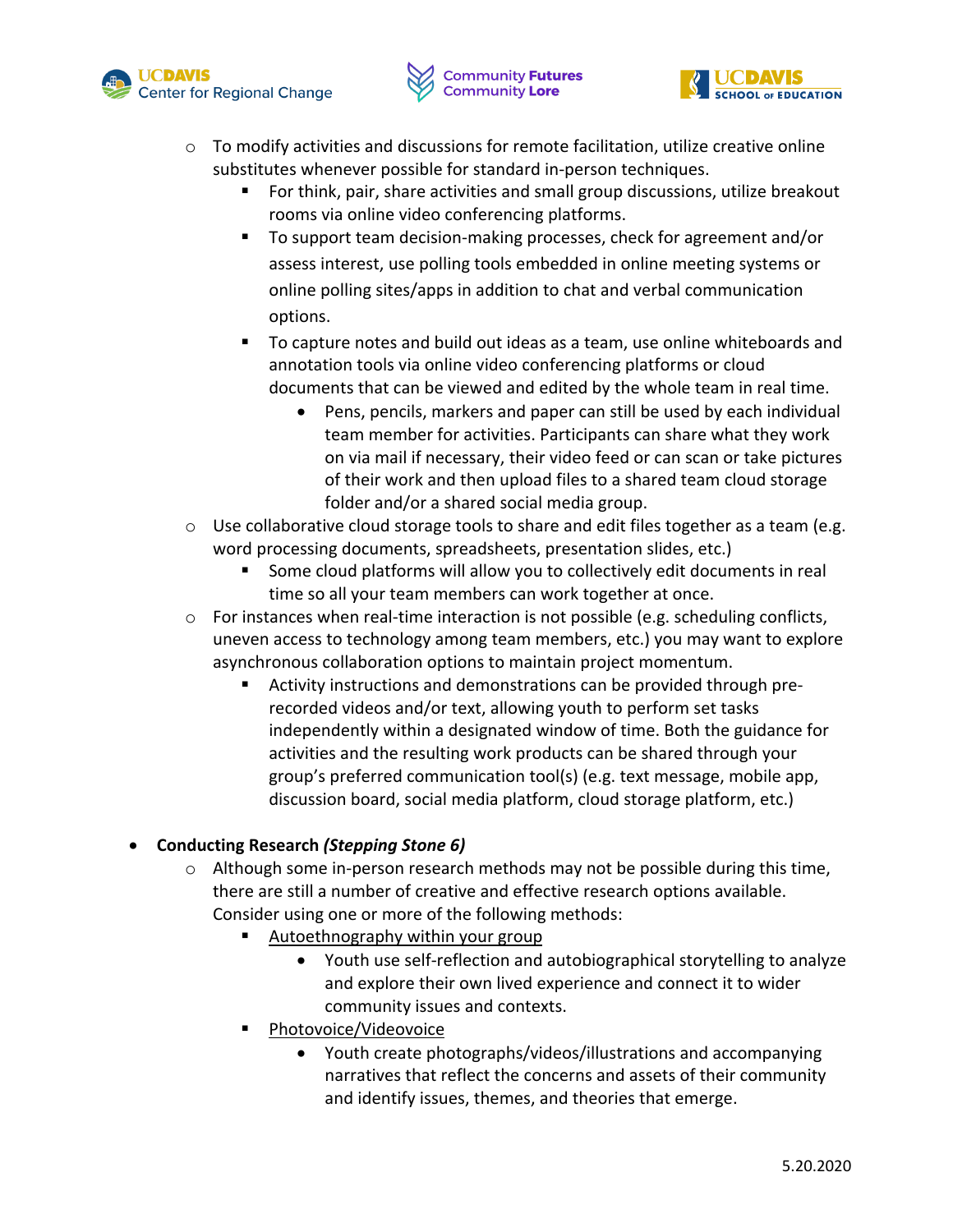





- Visual images can be captured within and around their homes, as well as in public spaces (following applicable social distancing guidelines and stay-at-home orders).
- § Community mapping
	- Youth create their own map(s) with data to represent their spatial knowledge of their community.
	- Data can include information they have measured or counted as well as pictures, drawings, videos and/or audio clips they capture.
	- Map creation can involve techniques and skills ranging from individual hand-drawn maps to group-generated digital maps using geographic information systems (GIS) or web applications like Google My Maps.
- § Analysis of publicly-available data online
	- Youth identify what data already exist about their community/school/organization and compare them to their own knowledge of conditions on the ground.
	- Look for data or data mapping sites that focus on your region or your team's topic(s) of interest, seeking out trustworthy data sources such as school districts, local government agencies, state agencies, etc.
- § In-person interviews with people in youth participants' households
	- Youth conduct guided, one-on-one discussions using a set list of questions, utilizing people with whom they are currently social distancing as their sample (note the importance of confirming youth access to people they can comfortably interview).
- § Phone/video conference interviews with people outside of youth participants' households
	- Youth use a set list of questions to conduct guided, one-on-one or two-on-one discussions remotely with people within their social networks (e.g. youth participants' friends and extended family members, and/or strangers that adult allies and other supporters have within their social networks)
- § Focus groups with people outside of youth participants' households
	- Youth use a set list of questions to facilitate group interviews, linking people together remotely via online video conferencing platforms
- § Online surveys
	- Youth solicit people to independently write down answers to questions on a form and submit them online.
	- Various online tools allow you to build surveys, collect and compile survey data, and run reports for data analysis and presentation.
- **Observation** 
	- Youth watch and document qualities of settings and interactions between people based on a set list of guidelines (depending on what may be visible from youth participants' homes and/or following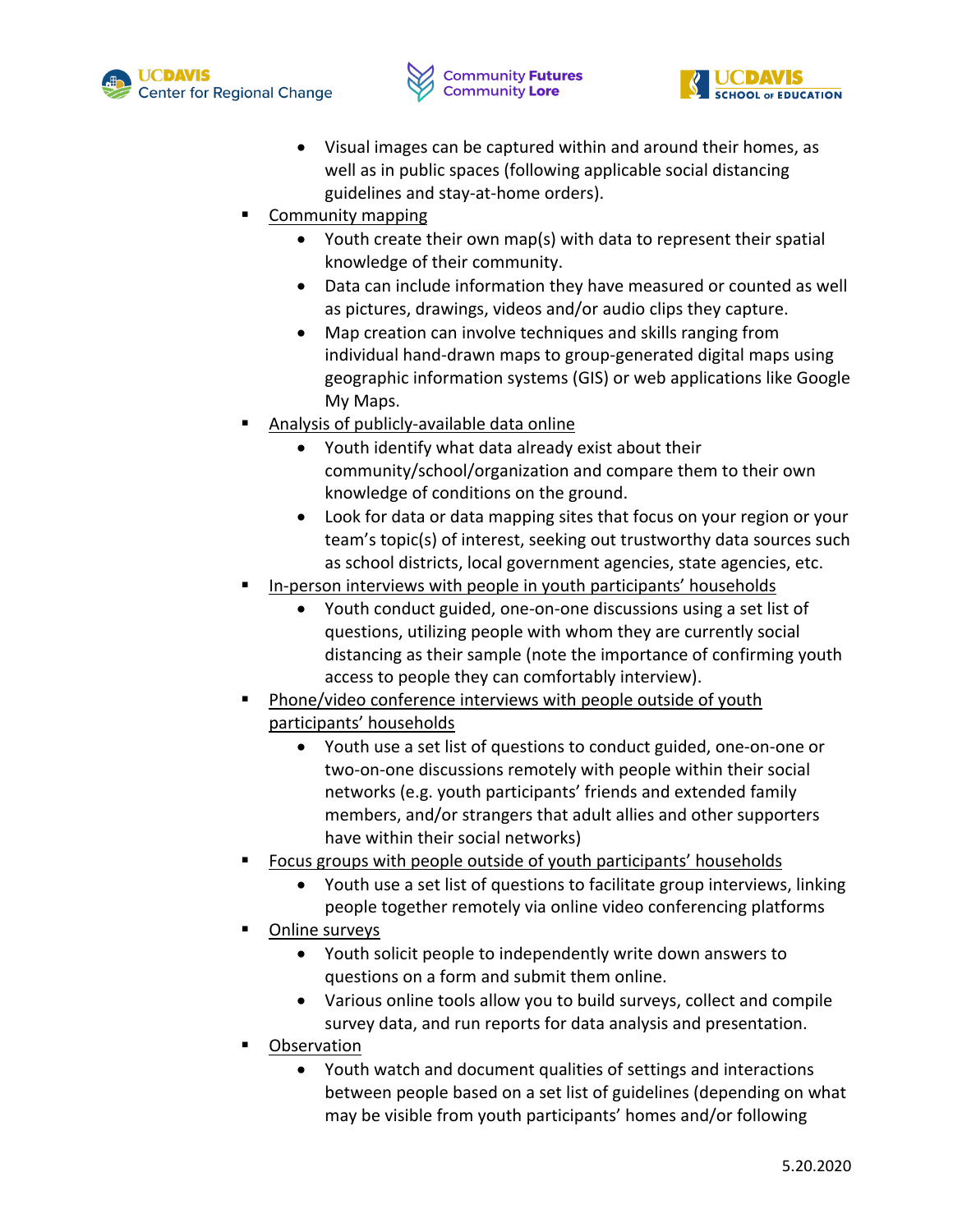





social distancing guidelines and stay-at-home orders for observation conducted outside the home).

## • **Presenting Findings & Sharing Final Products** *(Stepping Stone 8)*

- o A variety of final products can be created in a digital format and shared widely over the internet, including a report, book, magazine, newspaper, comic book, presentation slides, video, photo gallery, artwork, recorded performance, live presentation, discussion forum, social media campaign, etc. Get creative!
- $\circ$  Look for opportunities to share digital copies of your final product(s) with decision makers and community members via social media accounts, digital newsletters, online community/school message boards, community/school listservs, local media outlets, phone trees, etc.
- $\circ$  Find creative ways to share your work in real life, making sure to follow social distancing guidelines and stay-at-home orders in your community.
	- Post fliers around your neighborhood or town with website links or QR codes to connect people to your project and your final product.
	- Display an art installation or project installation in a public space (note: permissions may be required).
- $\circ$  Find opportunities to present your work, findings and recommendations to decision makers in individual video conference meetings and/or present your findings to decision making bodies that are holding virtual meetings (e.g. school board, city council, county board of supervisors, etc.)

## • **Taking Action** *(Stepping Stone 9)*

- o Ideas for taking action through Education:
	- Organize an online teach-in
	- Facilitate an online class
	- Develop a social media campaign with photos, videos, data, etc.
	- Create and share a podcast
	- Film and share a documentary
- o Ideas for taking action through Service:
	- Organize a donation drive
	- Create a mutual aid network
	- Facilitate an online workshop to build other's capacity or support them to complete a task
	- Volunteer in real life, following social distancing guidelines and stay-at-home orders in your community
- o Ideas for taking action through Organizing & Policy Advocacy:
	- § Present your work, findings and recommendations to decision makers in individual video conference meetings or calls and/or online meetings of decision making bodies (e.g. school board, city council, county board of supervisors, planning commission, etc.)
	- § Develop a social media campaign with photos, videos, data, etc.
	- Create an online petition